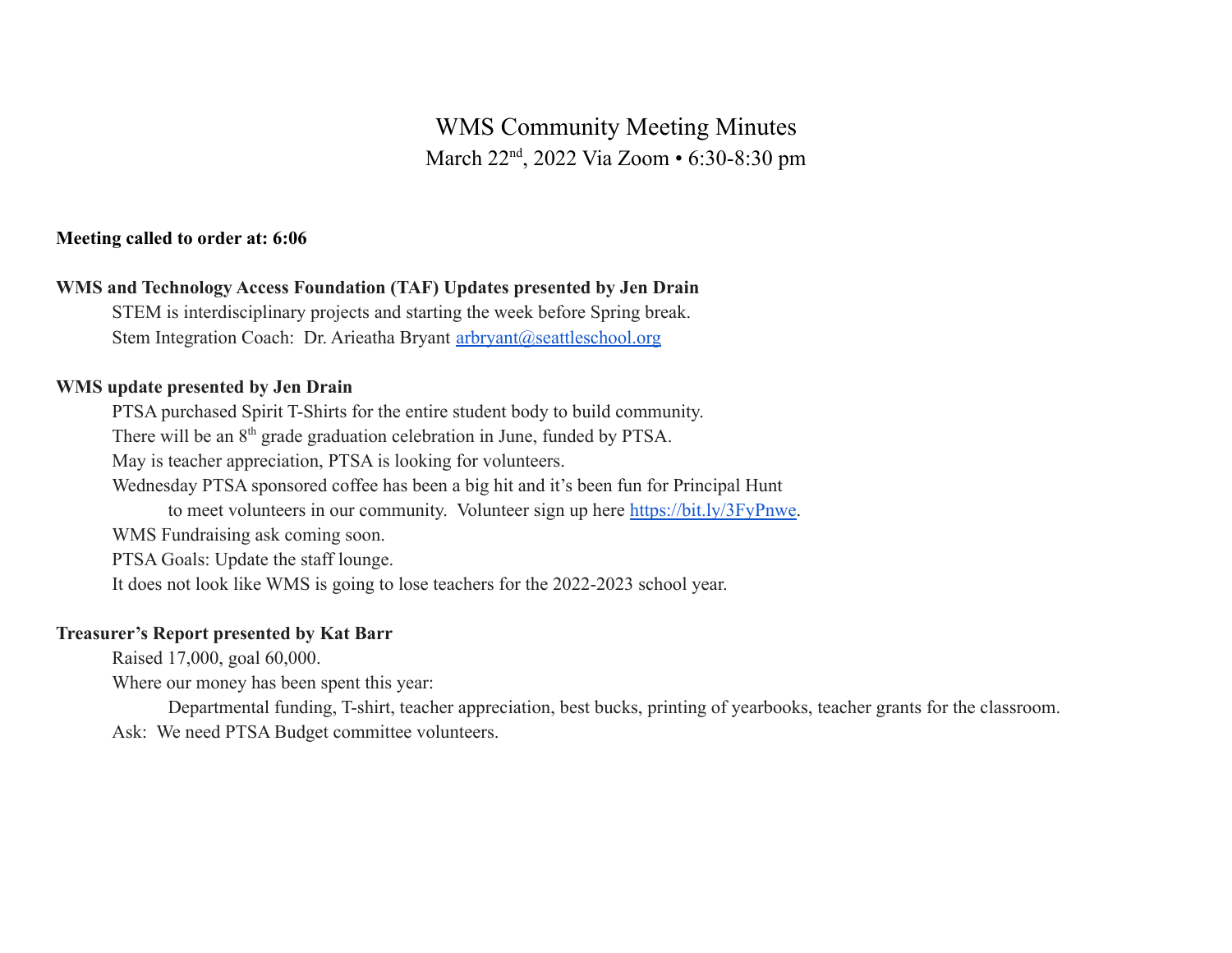#### **Advocacy Update Presented by Elisa Ridley:**

Advocacy worked on how we can help schools across the district , progress made in enrollment and translators. PTSA is asking for volunteers for our school.

#### **WMS Music presented by Hannah Gorham (WMS Director of Orchestra and Choir):**

Register for music: Music@WashingtonMS!

Options: Orchestra (3 leveled groups), Choir (1), Band (3 leveled groups).

Instruments are available for loan free of charge, about 70% of students use school supplied

instruments.

Music classes are one year long.

#### Questions:

Mr Sundt mjsundt@seattleschool.org for band question

Ms Gorham hrgorham@seattleschools.org for Orchestra and Choir

Friends of Washington Music is our WMS school music booster.

# **Parent Training: Introduction to Cognitive and Dialectic Behavioral Therapies presented by J Veitengruber.**

Discussion of the emotional coping skills that psychiatrists wished everyone learned in

middle school. Video of presentation posted at WMS PTSA website here<https://bit.ly/35rlD8i>.

Emotions are good: They provide us information, social connection, immediate action.

Our Brain:

Limbic system = emotions. Question is how hot is our limbic system?

Frontal Lobes= rational/planning

Pathway question: How good are the emotional brakes between the two?

CBT: Cognitive Behavior Therapy

Thoughts are behaviors. Behaviors are always changeable. Emotions 100%

Come from our thoughts.

Behaviors: Change the way we feel.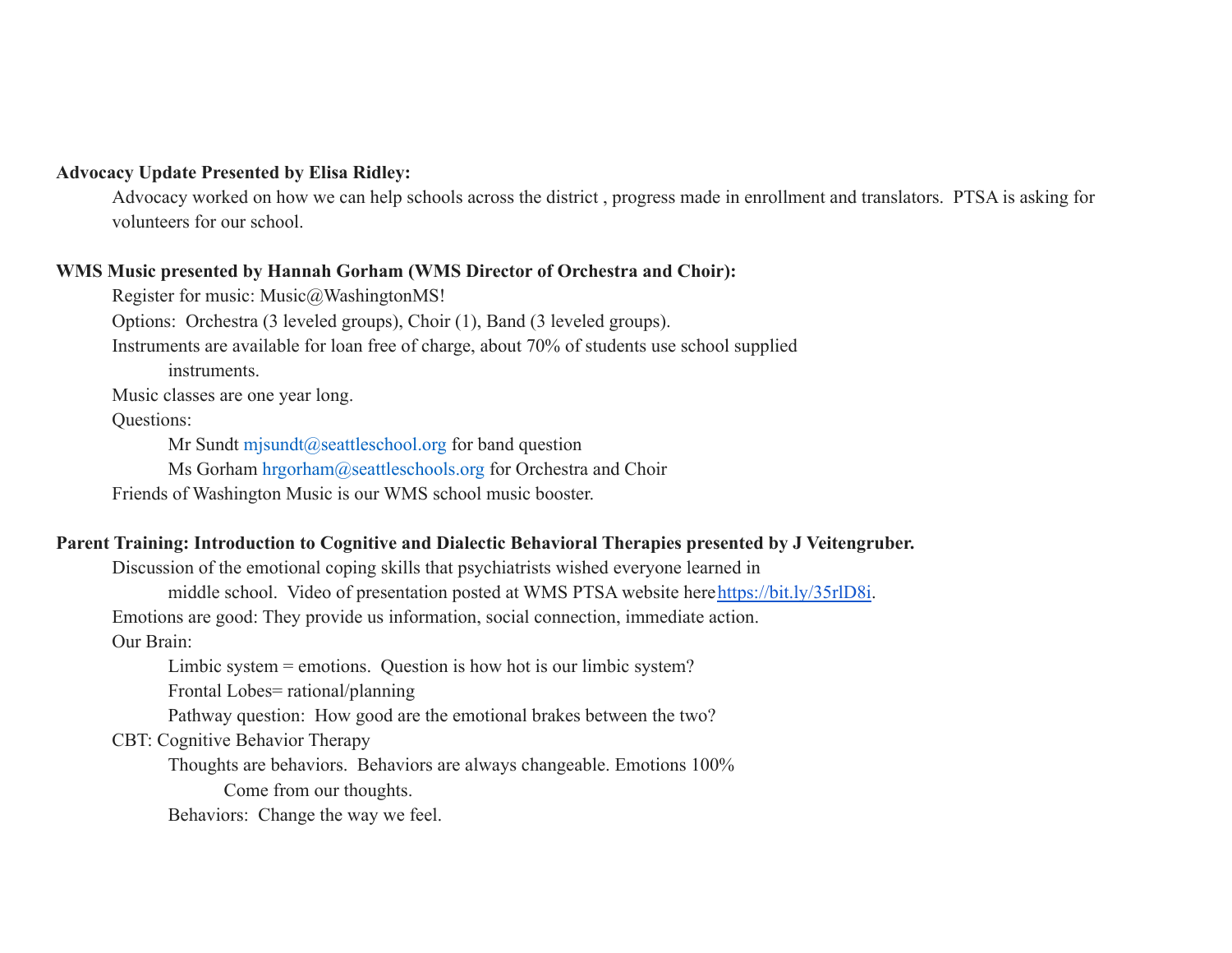Example of biofeedback studies: Pen in mouth improves mood.

Thoughts lead to feelings, which influence behaviors then leads to more thoughts.

How to Change thoughts if it is not useful:

Validate first. It is understandable to have that thought.

Identify thought distortion.

Select alternative thought. (more kind or accurate)

Pitfalls: No validation, trying while emotions are too hot, negative thoughts about negative thoughts.

Book recommendation for identifying thought distortions: Captain Snout.

Thought Distortions (Automatic Negative Thoughts).

All or Nothing Thinking.

Emotion Reasoning.

Jumping to Conclusions.

Labeling.

Magnification.

Mental Filter.

Should/Must.

Overgeneralization.

Personalization.

Explore alternative thoughts and what emotions and the actions they lead to and ask if the new thoughts are more useful. Pick the useful one.

Thoughts: They are behaviors, and we can change them, and we do not have to act on every thought. We already do this all the time, it's takes practicing getting better at this.

# DBT: Dialectical Behavior Therapy

Book : DBT Skills Training Manual.

Dialectic: 2 ideas can exist at the same, and both can be 100% true.

People with HOT emotions have often experienced lifelong invalidation of their emotions.

DBT provides structure for people with hot emotions to enable them to start CBT.

Wise Mind: Overlap of our reasonable mind and emotional mind.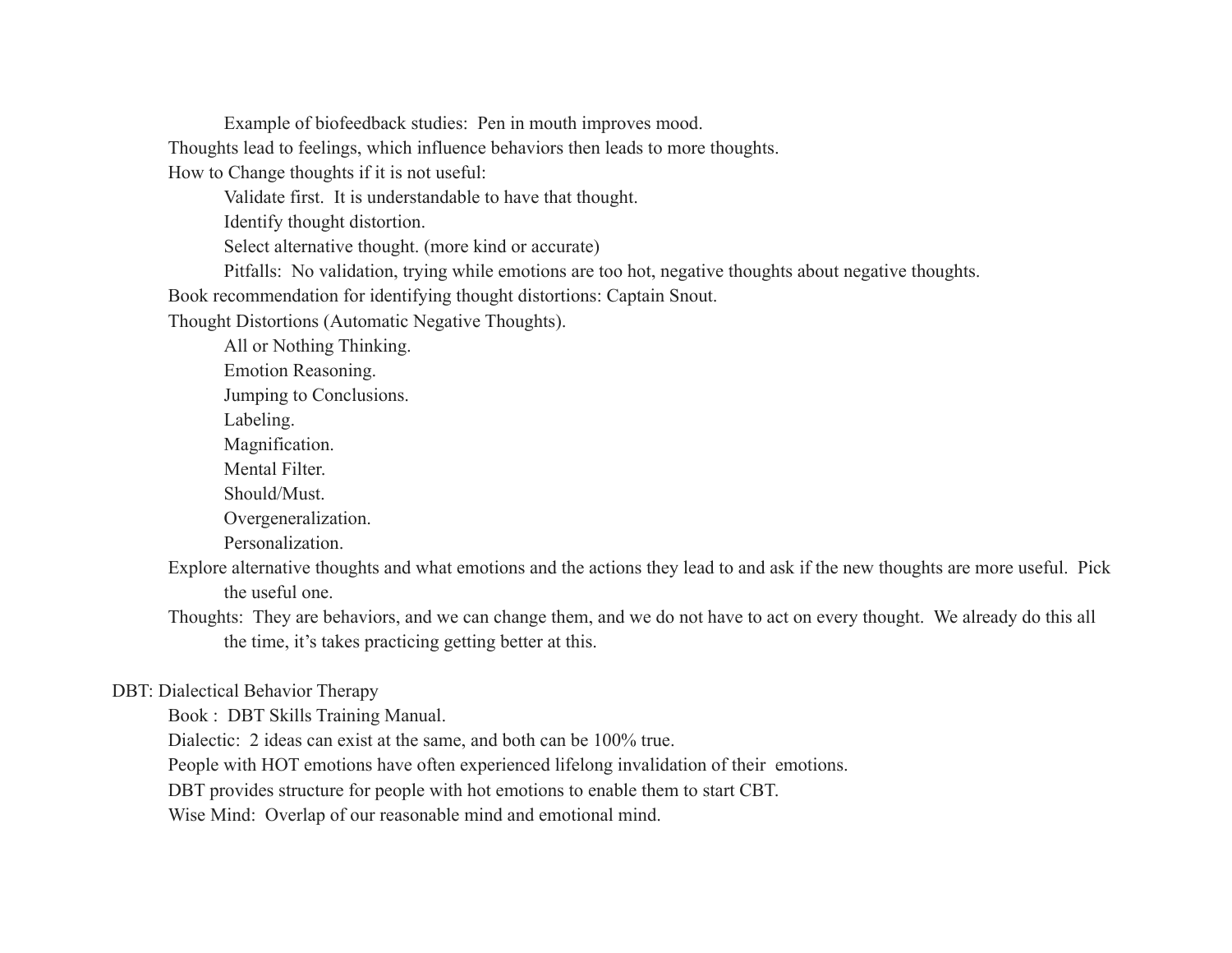DBT gives structure for hot emotions, this takes approx. 1 year of work with a professional.

- 1. Work on Safety.
- 2. Work on Distress tolerance
- 3. Work on Emotional Regulation
- 4. Interpersonal Effectiveness
- 5. Work on building a life worth living.

Core: Mindfulness. Focus our mind on the moment.

Emotional brain: Use describe skill.

Rational brain: Use observe skill. Calm words in my brain and just observe.

#### Distress Tolerance skills

No emotions are infinite: Can you surf it? Just hang on, and it will go down.

Distraction Techniques:

Must have an activity that matches intensity of the emotion.

Intense emotion: Exercise

Super intense: Squeeze ice.

# Emotion Regulation Skills

Opposite Action for Emotion Regulation.

Ask:

Is my Emotion/Action combo understandable? Yes! Always!

Is my Emotion/Action combo justified?

If no: Do the opposite actions

Is my Emotion/Action combo useful?

If no: Do the opposite action.

Opposite Actions:

Sad: Get Active. In the next 5 minutes do something.

Anxious: Do it (gradually).

Shame: Get on stage. Own it.

Anger: 3 parts: Gently avoid. Do a small kindness. Empathy.

Empathy: How does that person feel in their shoes?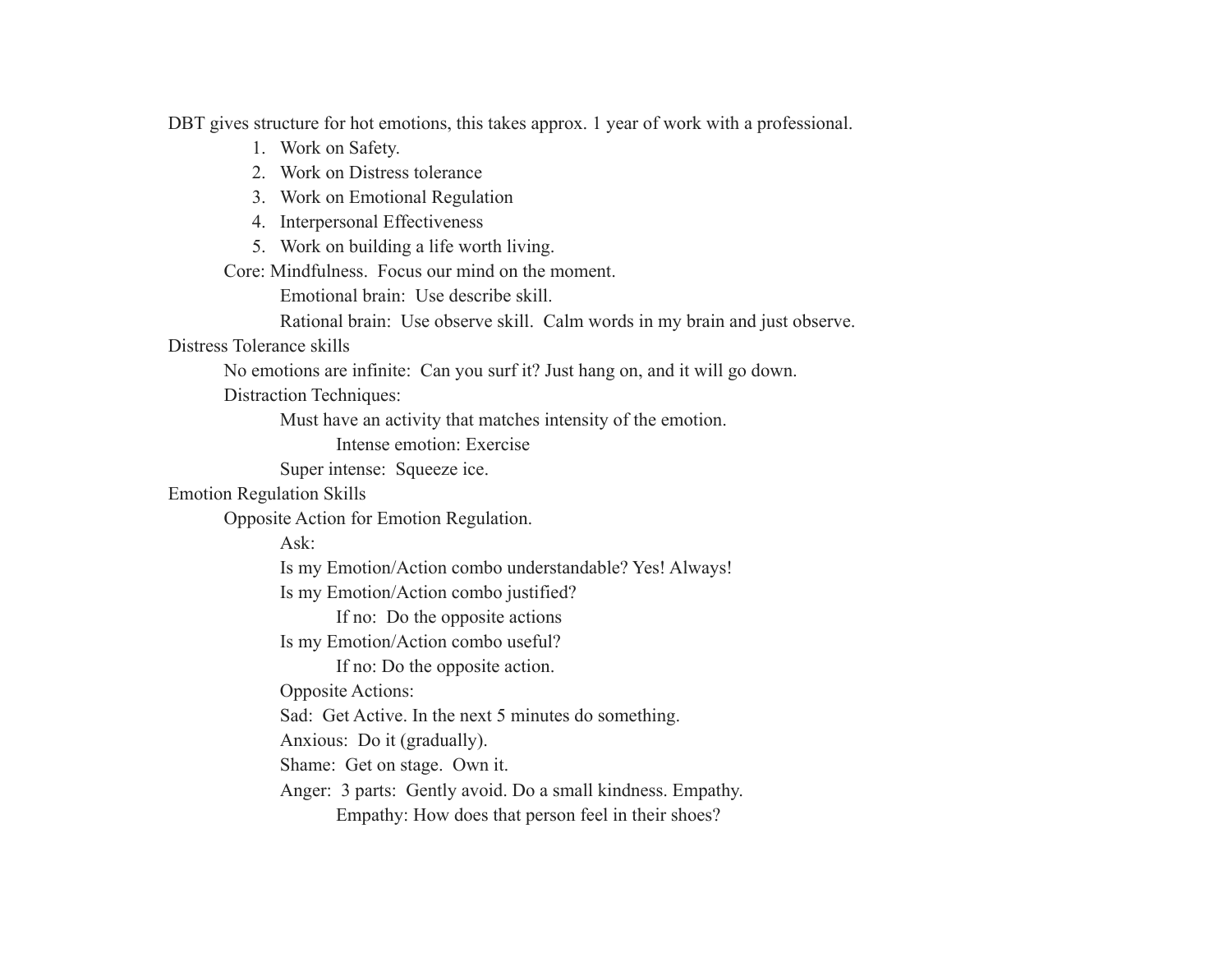Interpersonal Effectiveness Skills: DEAR MAN Describe: Just the facts of the situation. Express how you feel. Assert what you want Reinforce with consequences both positive and negative Mindful of goal Appear Confident Negotiate

Talk to your children about suicide and safety. Ask them to speak up if worried about a friend. Your Pediatrician can assist with mental health referrals. King County Crisis Connections: 206-461-3222. 988 National Suicide Prevention Hotline (starting).

#### **Comments from our community:**

**Parents would like this CBT/DBT skill buildingpart of advisory. Lake Washington middle school has this as part of their curriculum.**

**Minutes from WMS General (Community) Meeting November 15, 2021 Approved.**

**Meeting was Adjourned at: 7:53 PM**

**Minutes Approved June 8th 2022.**

# **In Attendance:**

Jen Drain Keyonna Saloy Barb Trosper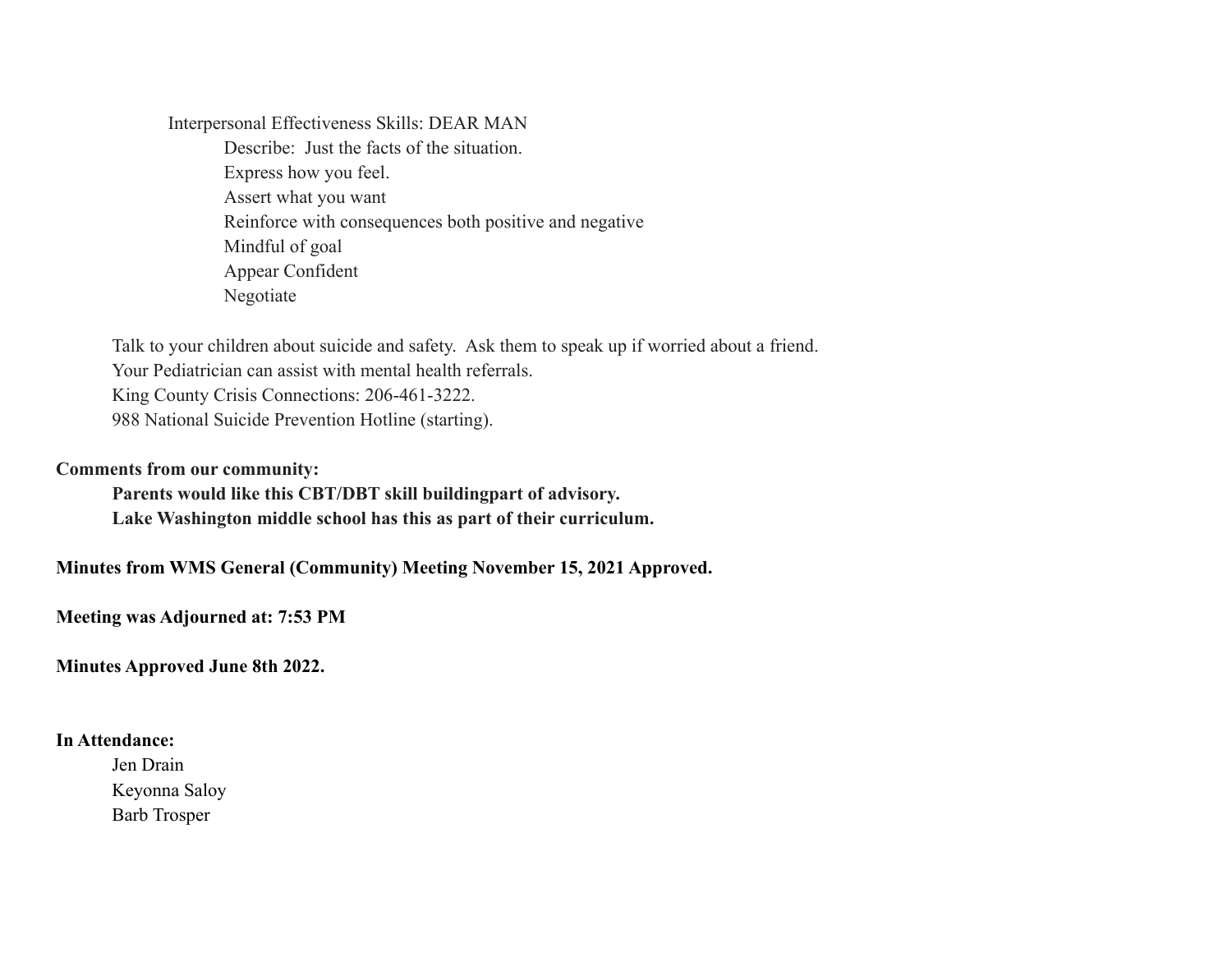J Veitengruber Kat Barr Brynne Veitengruber Sakina Hussain Greg Sommers Andrea Fontana Bill Brewster Trinia Washington Jenny Loyd Elisa Ridley Connie Fung David Chick Brynnan Ford Sj Perez Hamilton Katie Sparrow Tiffany Acker Ray Yueh Michael Chan (Chinese Interpreter) Caroline Eguiagaray (Spanish Interpreter) Maria Suresh Chanmugam Ginger Culver Asiya Kari Andy Nestingen Hannah Gorham Muaz Signe **Hliss**